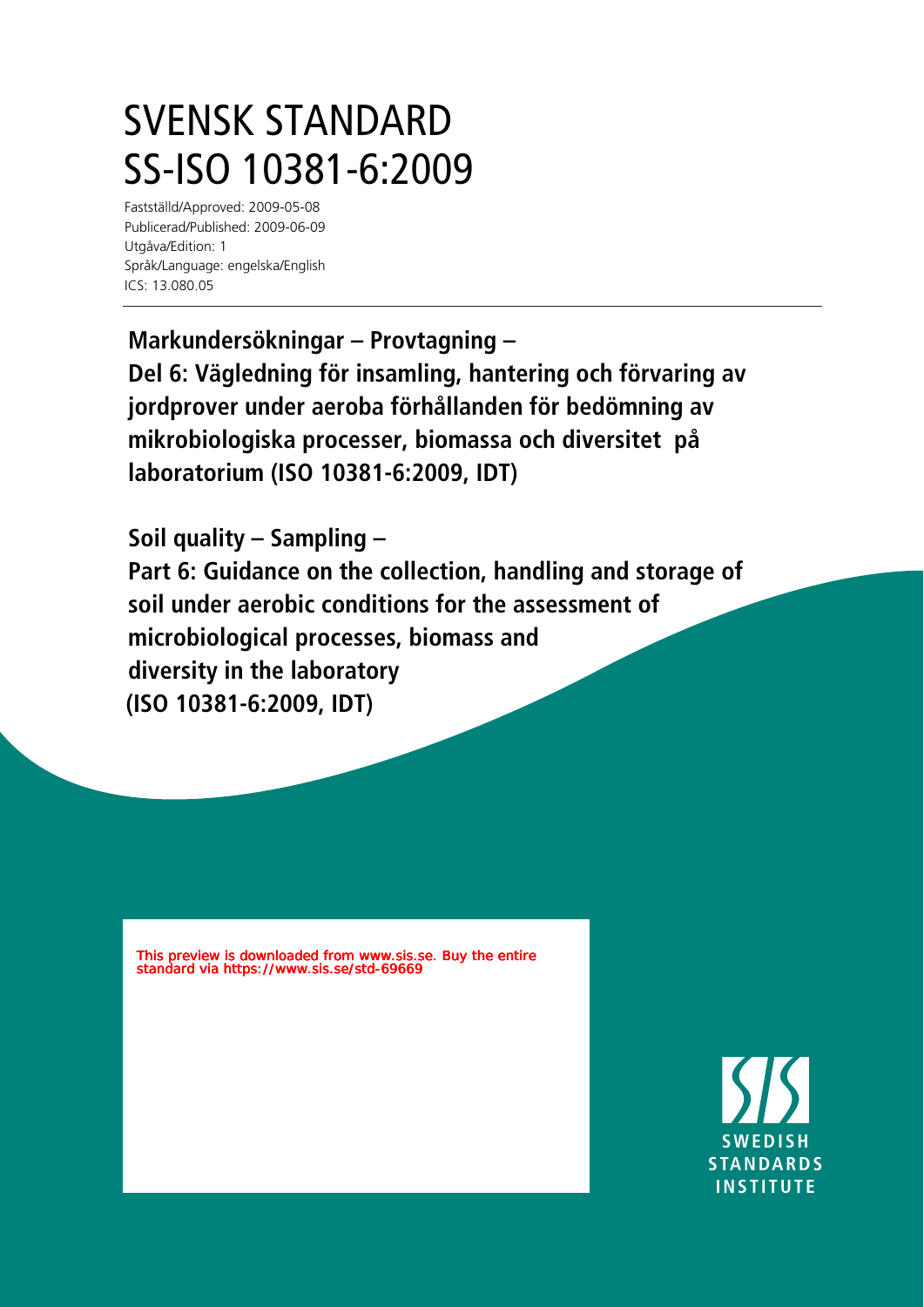## Hitta rätt produkt och ett leveranssätt som passar dig

## Standarder

Genom att följa gällande standard både effektiviserar och säkrar du ditt arbete. Många standarder ingår dessutom ofta i paket.

### Tjänster

Abonnemang är tjänsten där vi uppdaterar dig med aktuella standarder när förändringar sker på dem du valt att abonnera på. På så sätt är du säker på att du alltid arbetar efter rätt utgåva.

e-nav är vår online-tjänst som ger dig och dina kollegor tillgång till standarder ni valt att abonnera på dygnet runt. Med e-nav kan samma standard användas av flera personer samtidigt.

#### Leveranssätt

Du väljer hur du vill ha dina standarder levererade. Vi kan erbjuda dig dem på papper och som pdf.

#### Andra produkter

Vi har böcker som underlättar arbetet att följa en standard. Med våra böcker får du ökad förståelse för hur standarder ska följas och vilka fördelar den ger dig i ditt arbete. Vi tar fram många egna publikationer och fungerar även som återförsäljare. Det gör att du hos oss kan hitta över 500 unika titlar. Vi har även tekniska rapporter, specikationer och "workshop agreement". Matriser är en översikt på standarder och handböcker som bör läsas tillsammans. De finns på sis.se och ger dig en bra bild över hur olika produkter hör ihop.

#### Standardiseringsprojekt

Du kan påverka innehållet i framtida standarder genom att delta i någon av SIS ca 400 Tekniska Kommittéer.

# Find the right product and the type of delivery that suits you

#### Standards

By complying with current standards, you can make your work more efficient and ensure reliability. Also, several of the standards are often supplied in packages.

#### Services

Subscription is the service that keeps you up to date with current standards when changes occur in the ones you have chosen to subscribe to. This ensures that you are always working with the right edition.

e-nav is our online service that gives you and your colleagues access to the standards you subscribe to 24 hours a day. With e-nav, the same standards can be used by several people at once.

#### Type of delivery

You choose how you want your standards delivered. We can supply them both on paper and as PDF files.

### Other products

We have books that facilitate standards compliance. They make it easier to understand how compliance works and how this benefits you in your operation. We produce many publications of our own, and also act as retailers. This means that we have more than 500 unique titles for you to choose from. We also have technical reports, specifications and workshop agreements. Matrices, listed at sis.se, provide an overview of which publications belong together.

#### Standardisation project

You can influence the content of future standards by taking part in one or other of SIS's 400 or so Technical Committees.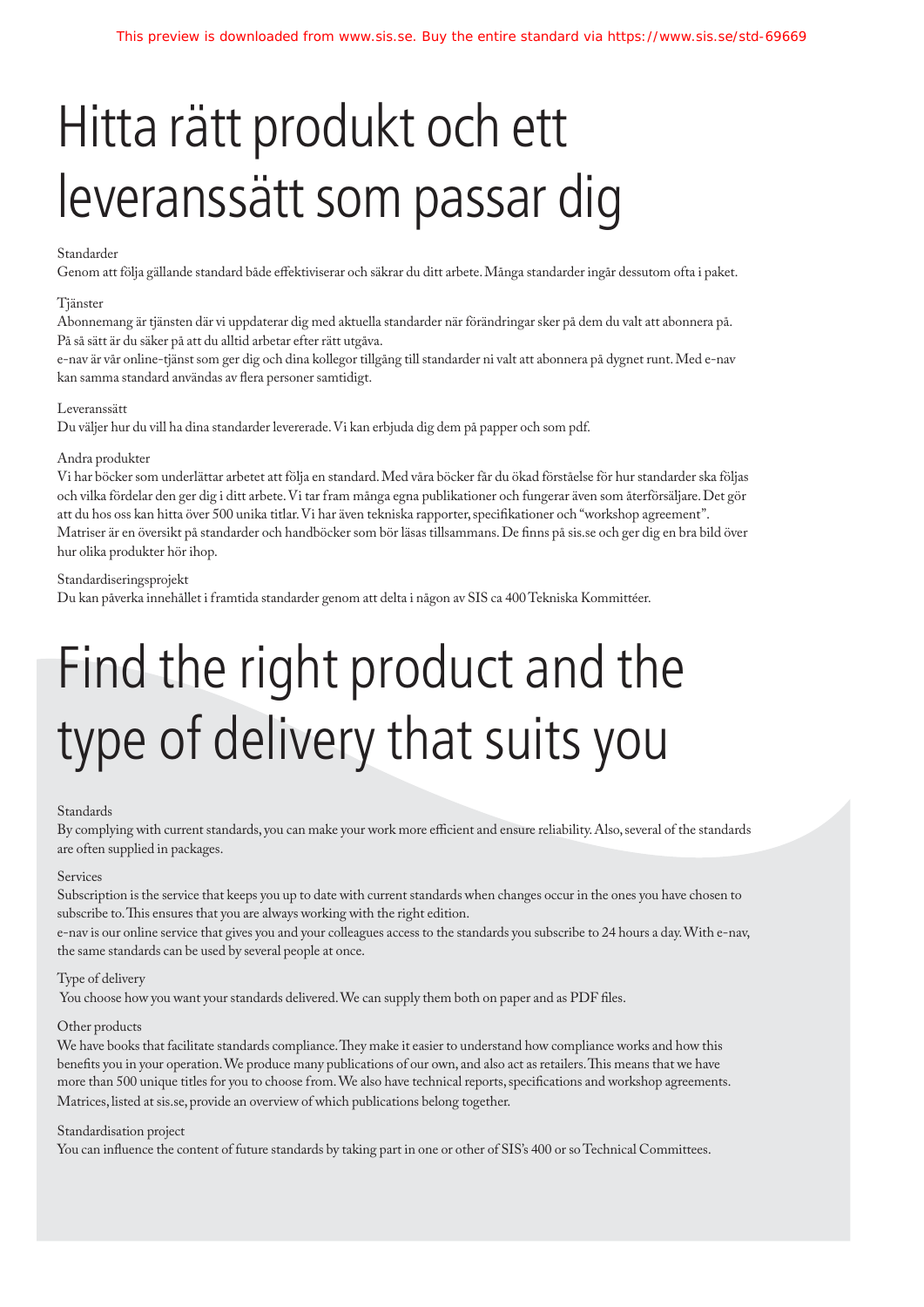Den internationella standarden ISO 10381-6:2009 gäller som svensk standard. Detta dokument innehåller den officiella engelska versionen av ISO 10381-6:2009.

The International Standard ISO 10381-6:2009 has the status of a Swedish Standard. This document contains the official English version of ISO 10381-6:2009.

© Copyright/Upphovsrätten till denna produkt tillhör SIS, Swedish Standards Institute, Stockholm, Sverige. Användningen av denna produkt regleras av slutanvändarlicensen som återfinns i denna produkt, se standardens sista sidor.

© Copyright/Upphovsrätten till denna produkt tillhör SIS, Swedish Standards Institute, Stockholm, Sverige. Användningen<br>av denna produkt regleras av slutanvändarlicensen som återfinns i denna produkt, se standardens sista

Upplysningar om sakinnehållet i standarden lämnas av SIS, Swedish Standards Institute, telefon 08-555 520 00. Standarder kan beställas hos SIS Förlag AB som även lämnar allmänna upplysningar om svensk och utländsk standard.

Information about the content of the standard is available from the Swedish Standards Institute (SIS), tel +46 8 555 520 00. Standards may be ordered from SIS Förlag AB, who can also provide general information about Swedish and foreign standards.

SIS Förlag AB, SE 118 80 Stockholm, Sweden. Tel: +46 8 555 523 10. Fax: +46 8 555 523 11. E-mail: sis.sales@sis.se Internet: www.sis.se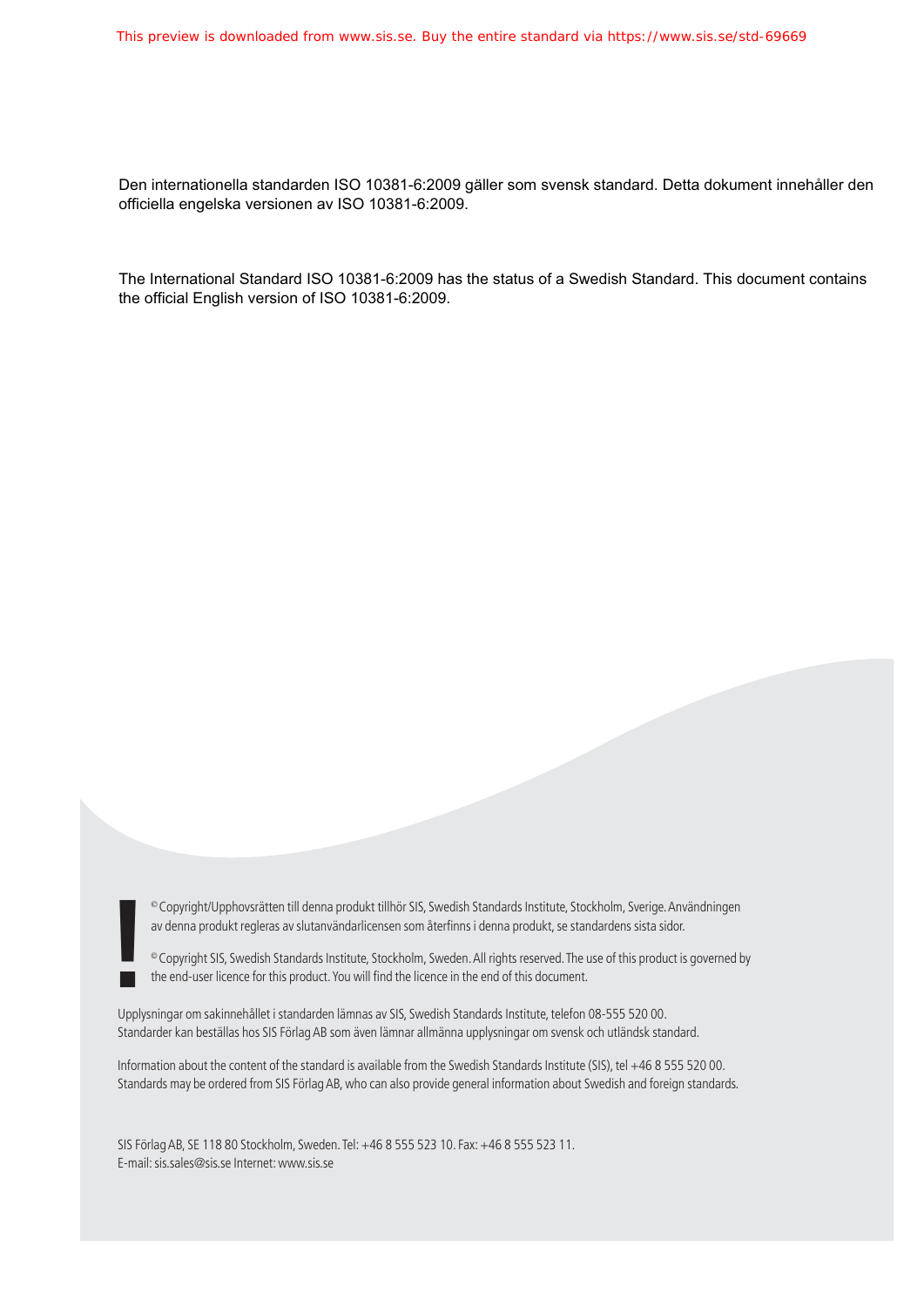This preview is downloaded from www.sis.se. Buy the entire standard via https://www.sis.se/std-69669<br>SS-ISO 10381-6:2009 (E)

## **Contents**

## Page

| $\blacktriangleleft$ |  |  |
|----------------------|--|--|
| $\overline{2}$       |  |  |
| $\mathbf{3}$         |  |  |
| 3.1                  |  |  |
| 3.2                  |  |  |
| 3.3                  |  |  |
| 3.4                  |  |  |
| 3.5                  |  |  |
| 3.6                  |  |  |
| 3.7                  |  |  |
| 3.8                  |  |  |
| 3.9                  |  |  |
| $\boldsymbol{4}$     |  |  |
|                      |  |  |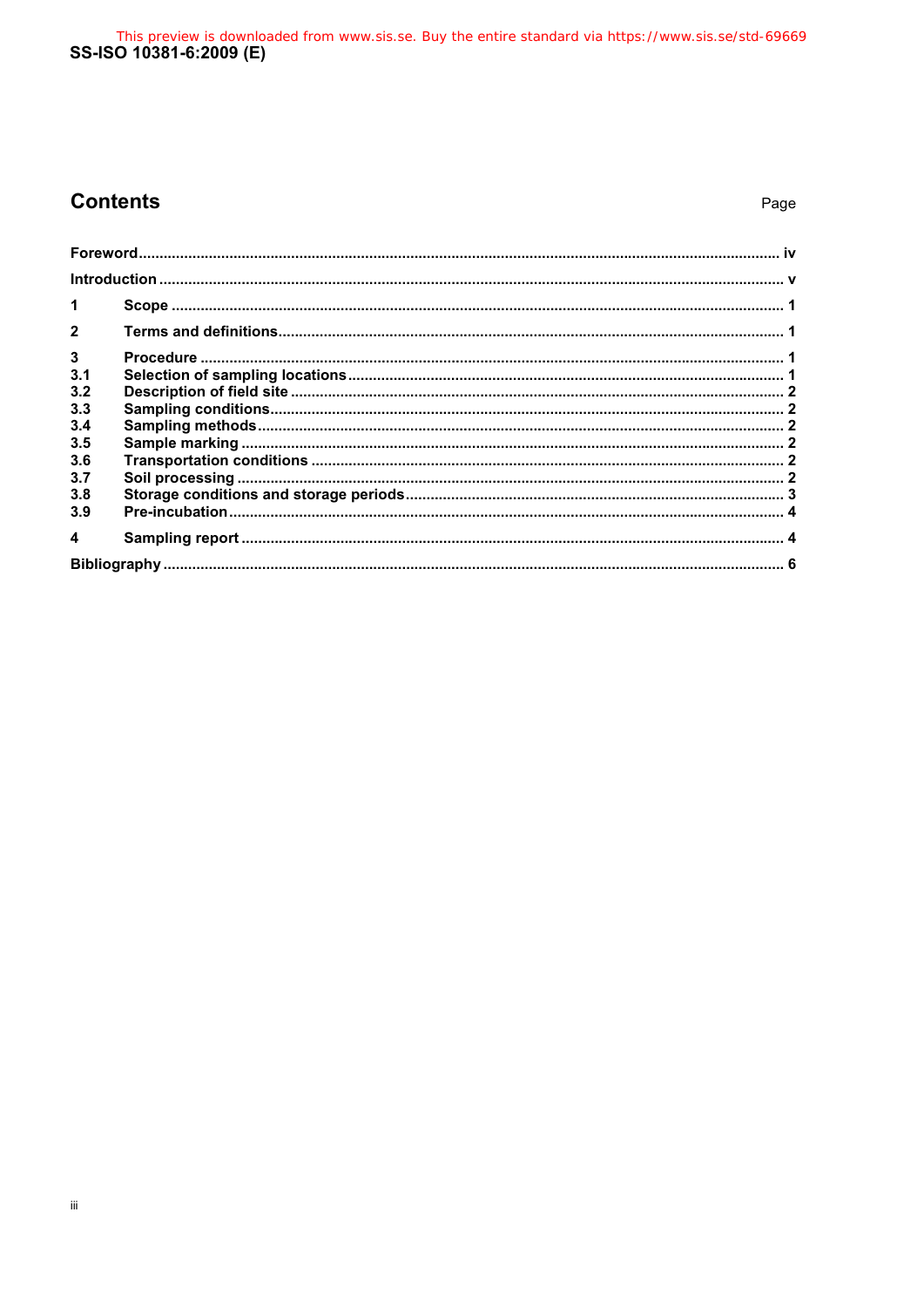## **Foreword**

ISO (the International Organization for Standardization) is a worldwide federation of national standards bodies (ISO member bodies). The work of preparing International Standards is normally carried out through ISO technical committees. Each member body interested in a subject for which a technical committee has been established has the right to be represented on that committee. International organizations, governmental and non-governmental, in liaison with ISO, also take part in the work. ISO collaborates closely with the International Electrotechnical Commission (IEC) on all matters of electrotechnical standardization.

International Standards are drafted in accordance with the rules given in the ISO/IEC Directives, Part 2.

The main task of technical committees is to prepare International Standards. Draft International Standards adopted by the technical committees are circulated to the member bodies for voting. Publication as an International Standard requires approval by at least 75 % of the member bodies casting a vote.

Attention is drawn to the possibility that some of the elements of this document may be the subject of patent rights. ISO shall not be held responsible for identifying any or all such patent rights.

ISO 10381-6 was prepared by Technical Committee ISO/TC 190, *Soil quality*, Subcommittee SC 4, *Biological methods*.

This second edition cancels and replaces the first edition (ISO 10381-6:1993), Subclauses 3.6, 3.7, 3.8 and Clause 4 of which have been technically revised. Table 1 has been added.

ISO 10381 consists of the following parts, under the general title *Soil quality — Sampling*:

- *Part 1: Guidance on the design of sampling programmes*
- *Part 2: Guidance on sampling techniques*
- *Part 3: Guidance on safety*
- *Part 4: Guidance on the procedure for investigation of natural, near-natural and cultivated sites*
- *Part 5: Guidance on the procedure for the investigation of urban and industrial sites with regard to soil contamination*
- *Part 6: Guidance on the collection, handling and storage of soil under aerobic conditions for the assessment of microbiological processes, biomass and diversity in the laboratory*
- *Part 7: Guidance on sampling of soil gas*
- *Part 8: Guidance on sampling of stockpiles*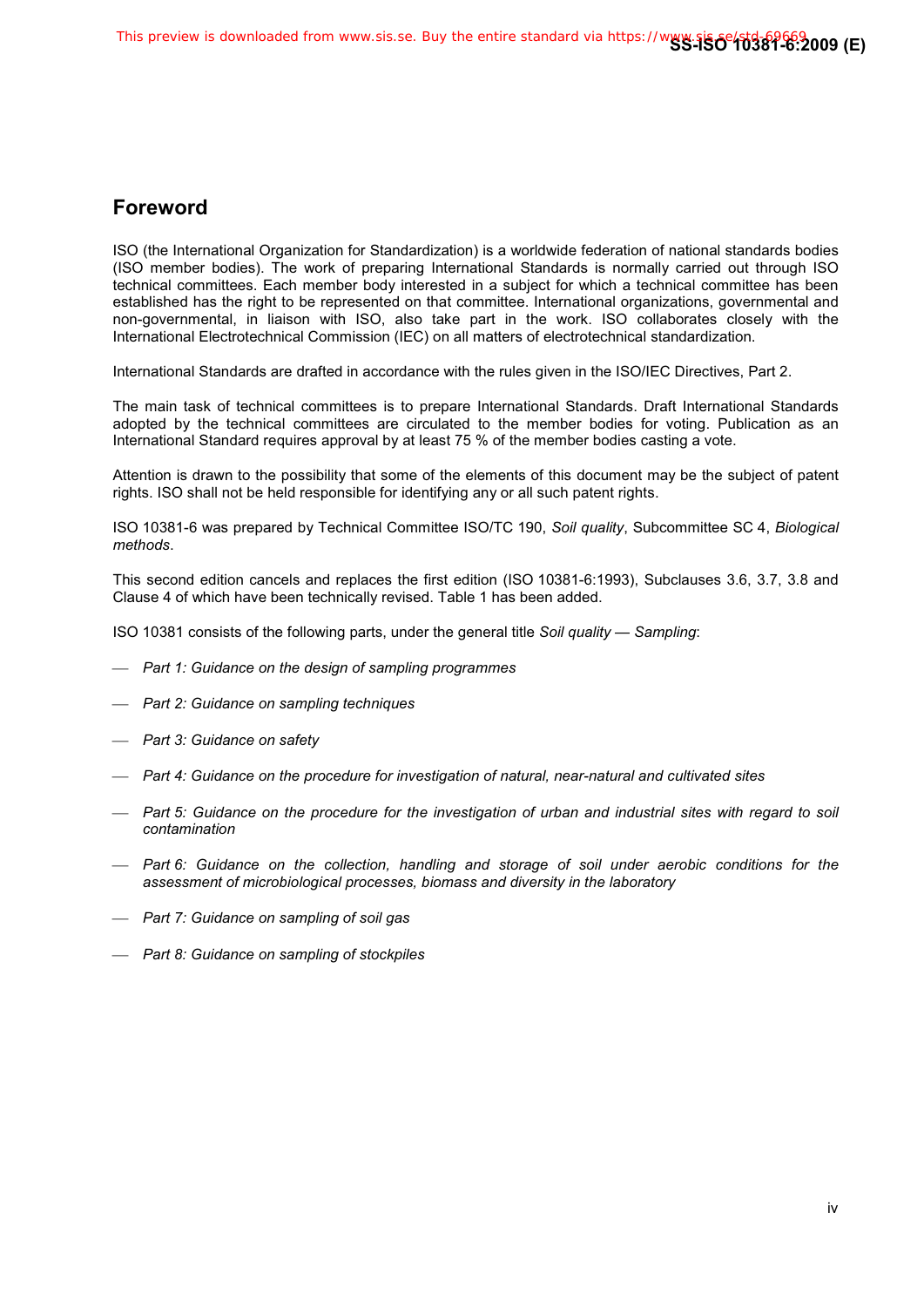## **Introduction**

Soils are both complex and heterogeneous because they consist of both living and non-living components occurring in different combinations. Therefore, the condition of the soil, from collection to completion of an experiment, should be considered in relation to effects on the soil microflora. Temperature, water content, availability of oxygen and duration of storage are all known to affect the soil microflora, and thus the processes they mediate.

Soils can however be used effectively in laboratory systems to investigate microbially-mediated processes, provided that the dynamics of the living microflora are appreciated. This part of ISO 10381 provides guidance on the collection, handling and storage of soil for laboratory use where aerobic microbial activity is the main component of the study. It describes how to minimize the effects of differences in temperature, water content and availability of oxygen on aerobic processes to facilitate reproducible laboratory determinations [10], [11].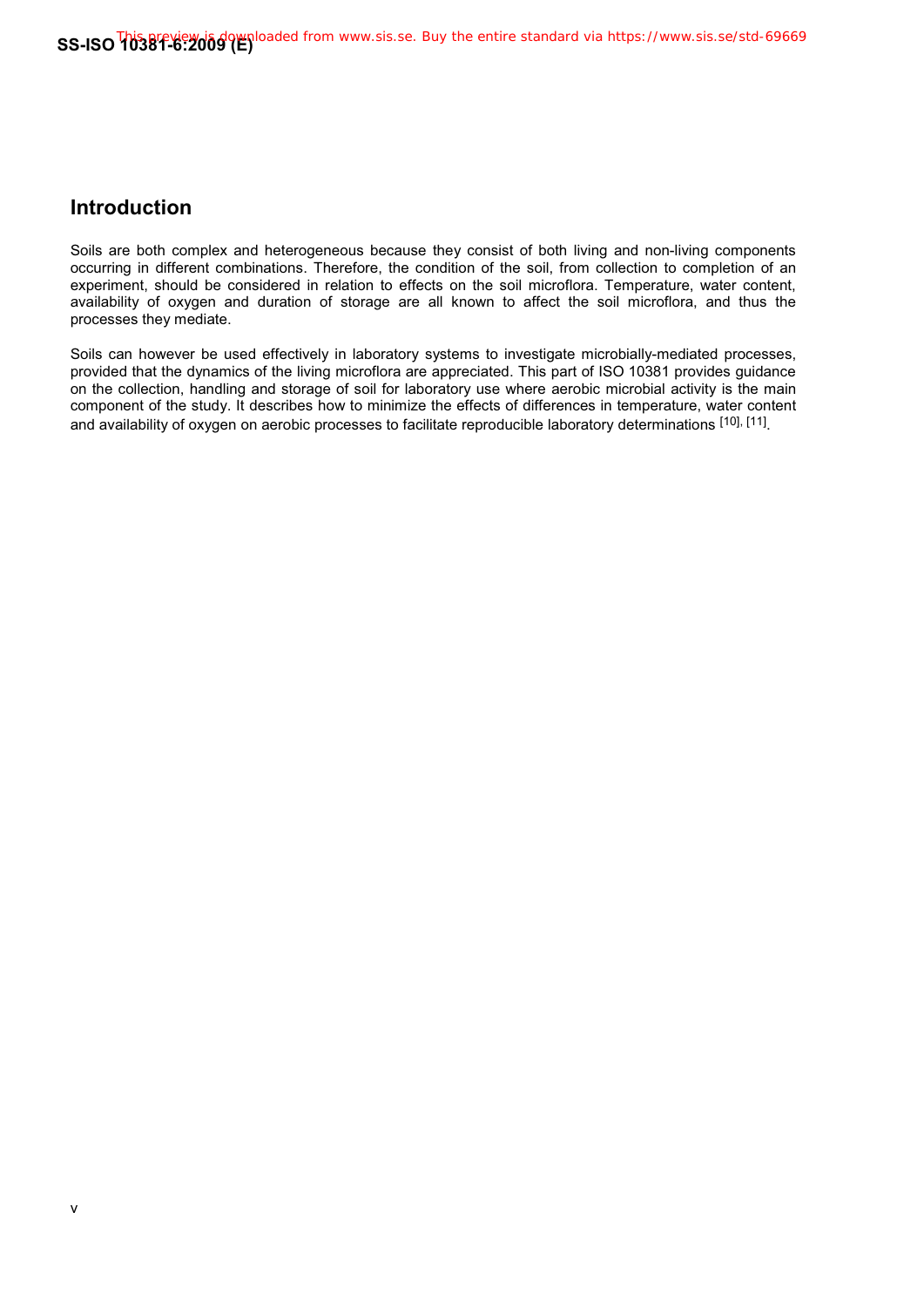## **Soil quality — Sampling —**

## Part 6: **Guidance on the collection, handling and storage of soil under aerobic conditions for the assessment of microbiological processes, biomass and diversity in the laboratory**

## **1 Scope**

This part of ISO 10381 provides guidance on the collection, handling and storage of soil for subsequent testing under aerobic conditions in the laboratory. The recommendations in this document are not applicable to the handling of soil where anaerobic conditions are to be maintained throughout.

This part of ISO 10381 is mainly applicable to temperate soils. Soils collected from extreme climates (e.g. permafrost, tropical soils) may require special handling.

## **2 Terms and definitions**

For the purposes of this document, the following terms and definitions apply.

## **2.1**

**aerobic**  descriptive of a condition in which molecular oxygen is freely available

## **2.2**

**anaerobic** 

descriptive of a condition in which molecular oxygen is not available

## **2.3**

## **water content on a dry mass basis**

mass of water evaporating from the soil when dried to constant mass at 105 °C divided by the dry mass of the soil and multiplied by 100

[ISO 11465:1993, 3.2]

## **3 Procedure**

## **3.1 Selection of sampling locations**

The locations of the sites from which samples are taken should be selected according to the purpose of the study.

These locations should be identified and recorded, e.g. on a map by reference to easily recognizable static objects or by using a detailed map reference or by GIS. If practicable, the locations should be marked so that they may be used for comparative tests or for obtaining replicate samples.